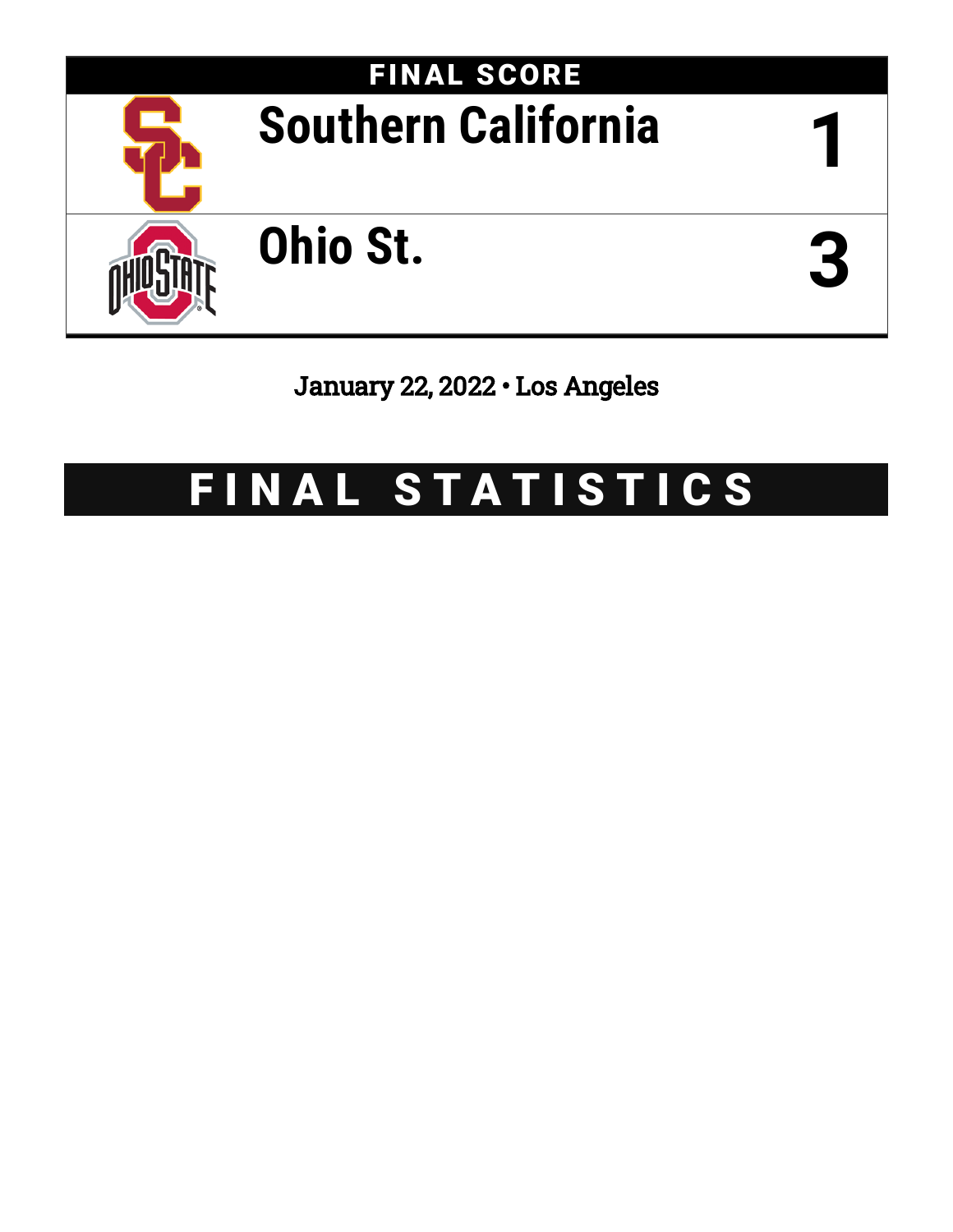## **Official Volleyball Box Score (Final) Southern California vs Ohio St. January 22, 2022 at Los Angeles**



## **Southern California -- 1**

|    | <b>JUULIIGIII VAIIIUIIIIA -- I</b> |   |          |    |               |      |                |              |                 |                |                 |    |                |           |              |                |
|----|------------------------------------|---|----------|----|---------------|------|----------------|--------------|-----------------|----------------|-----------------|----|----------------|-----------|--------------|----------------|
|    |                                    |   |          |    | <b>Attack</b> |      |                | <b>Serve</b> |                 |                |                 |    | <b>Block</b>   |           |              |                |
| ## | <b>Southern California</b>         | s | Κ        | Е  | TA            | Pct  | Ast            | SA           | <b>SE</b>       | <b>RE</b>      | Dig             | BS | <b>BA</b>      | <b>BE</b> | <b>BHE</b>   | <b>Pts</b>     |
|    | Browning, Brandon                  | 4 | 12       | 4  | 27            | .296 |                | $\Omega$     |                 | 0              | 8               |    | າ              |           |              | 13             |
| 24 | Gallas, Simon                      | 4 | 11       | 8  | 34            | .088 |                |              | 3               | 0              | 9               | 0  | $\overline{2}$ |           |              | 13             |
|    | Kobrine, Sam                       | 4 | 4        | 3  | 23            | .043 |                | 0            |                 |                |                 |    |                |           | 0            | 4.5            |
| 19 | Frassrand, Lucas                   | 4 |          | 0  | 10            | .400 | $\overline{0}$ | 0            | $\overline{2}$  | 0              |                 |    | $\overline{2}$ | 0         | $\mathbf{0}$ | 6              |
| 18 | Schroeder, Liam                    | 4 | 3        | 0  | 9             | .333 | <sup>0</sup>   | $\Omega$     | ◠               | 0              |                 |    | 4              |           | 0            | 5              |
| 21 | Flood, Adam                        |   |          | 0  | 5             | .200 | 0 <sub>1</sub> | 0            |                 | 0              |                 |    | $\Omega$       | 0         | 0            |                |
|    | Stuard, Austin                     | 4 |          | 0  |               | .000 | 0              | 0            |                 | 0              | 0               |    | $\Omega$       |           | 0            | 0              |
| 3  | Paxson, Cole                       | 4 |          | 0  | $\Omega$      | .000 | 2              | 0            | 0               |                | 12 <sub>1</sub> |    | 0              | 0         | 0            | 0              |
| 6  | Hall, Chris                        | 4 |          | 0  |               | .000 | 29             | $\Omega$     |                 |                | 6               |    | C              | 0         | 0            | $\mathfrak{p}$ |
| 8  | Paulson, Kyle                      | 3 | $\Omega$ | 0  | 0             | .000 | $\Omega$       | 0            | $\Omega$        | 0              | 0 <sub>1</sub>  |    | $\Omega$       | 0         | 0            | 0              |
|    | Totals                             | 4 | 35       | 15 | 109           | .183 | 32             |              | 18 <sub>1</sub> | 3 <sub>1</sub> | 39              | 2  | 13             | ົ         |              | 44.5           |

#### **TOTAL TEAM BLOCKS: 8 SIDEOUT PCT: 62.6% POINT SCORING PCT: 34.8%**

|        | <b>Team Attack By Set</b> |           |      | <b>GAME SCORES</b>      |    |    |    |                           |
|--------|---------------------------|-----------|------|-------------------------|----|----|----|---------------------------|
| Set    |                           | TA        | Pct  | Southern California (1) | 24 | 25 | 18 | $\mathbf{A}$<br><u> 4</u> |
|        |                           | 22        | .318 | Ohio St. (3)            | 26 | 16 | 25 | 25                        |
| ົ<br>∠ |                           | 22        | .318 |                         |    |    |    |                           |
| 3      |                           | 27<br>, ت | .108 |                         |    |    |    |                           |
| 4      |                           | 28        | .071 |                         |    |    |    |                           |

#### **Ohio St. -- 3**

|                 | ט -- <sub>י</sub> וט טוווט |   |    |    |                |                   |     |           |           |                |                |    |              |           |            |            |
|-----------------|----------------------------|---|----|----|----------------|-------------------|-----|-----------|-----------|----------------|----------------|----|--------------|-----------|------------|------------|
|                 |                            |   |    |    | <b>Attack</b>  |                   |     | Serve     |           |                |                |    | <b>Block</b> |           |            |            |
| ##              | Ohio St.                   | s | κ  | Е  | TA             | Pct               | Ast | <b>SA</b> | <b>SE</b> | <b>RE</b>      | Dig            | BS | <b>BA</b>    | <b>BE</b> | <b>BHE</b> | <b>Pts</b> |
|                 | Pasteur, Jacob             | 4 |    |    | 44             | .136              |     |           |           | 0              |                |    | 4            |           |            | 20         |
| 6               | Lallemand, Martin          | 4 | 15 | 6  | 41             | .220              | ົ   |           | 5         |                | 13             |    | 3            | 0         | 0          | 17.5       |
| 17              | Clark, Samuel              | 4 | 9  | 6  | 25             | .120              | 2   | 0         | 6         | $\mathbf{0}$   | 6              |    | 4            | 0         |            | 11         |
| 11              | Howard, Justin             | 4 |    |    | 12             | .583              | 0   | 0         |           | 0              |                |    | 6            |           | 0          | 11         |
| 18              | Young, Cole                | 4 | 5  | 3  | 9              | .222              |     | 0         | ົ         | $\overline{0}$ | 3              |    | 3            |           | 0          | 6.5        |
| $5\overline{)}$ | Platfoot, Noah             | 4 |    |    | $\mathfrak{p}$ | .000              | 40  | 0         |           | $\Omega$       | 8 <sub>1</sub> |    |              |           | 0          | 2.5        |
| 3               | Mikesch, Parker            | 4 |    |    |                | .000              | 4   | 0         |           | $\mathbf{0}$   | 5              |    | 0            |           | 0          | 0          |
| 9               | Lentin, Luke               | 4 |    | 0  | 0              | .000 <sub>1</sub> | 0   |           | 3         | $\overline{0}$ | 0              |    | 0            | 0         | 0          |            |
|                 | Totals                     | 4 | 55 | 28 | 133            | .203              | 50  | 3         | 23        |                | 45             |    | 21           |           | 0          | 69.5       |

#### **TOTAL TEAM BLOCKS: 10 SIDEOUT PCT: 65.2% POINT SCORING PCT: 37.4%**

#### **Team Attack By Set**

| Set            |    |   | TA | Pct  |
|----------------|----|---|----|------|
| $\overline{1}$ | 16 | 6 | 29 | .345 |
| $\overline{2}$ | 9  | 9 | 30 | .000 |
| 3              | 15 |   | 35 | .314 |
| 4              | 15 | 9 | 39 | .154 |

## Site: Pauley Pavilion (Los Angeles) Date:01/22/2022 - Attendance: 400 - Time: 1:51

Referees: Syd Church; Kenneth Boyd; John Michael Plummer; Tom Ulibarri;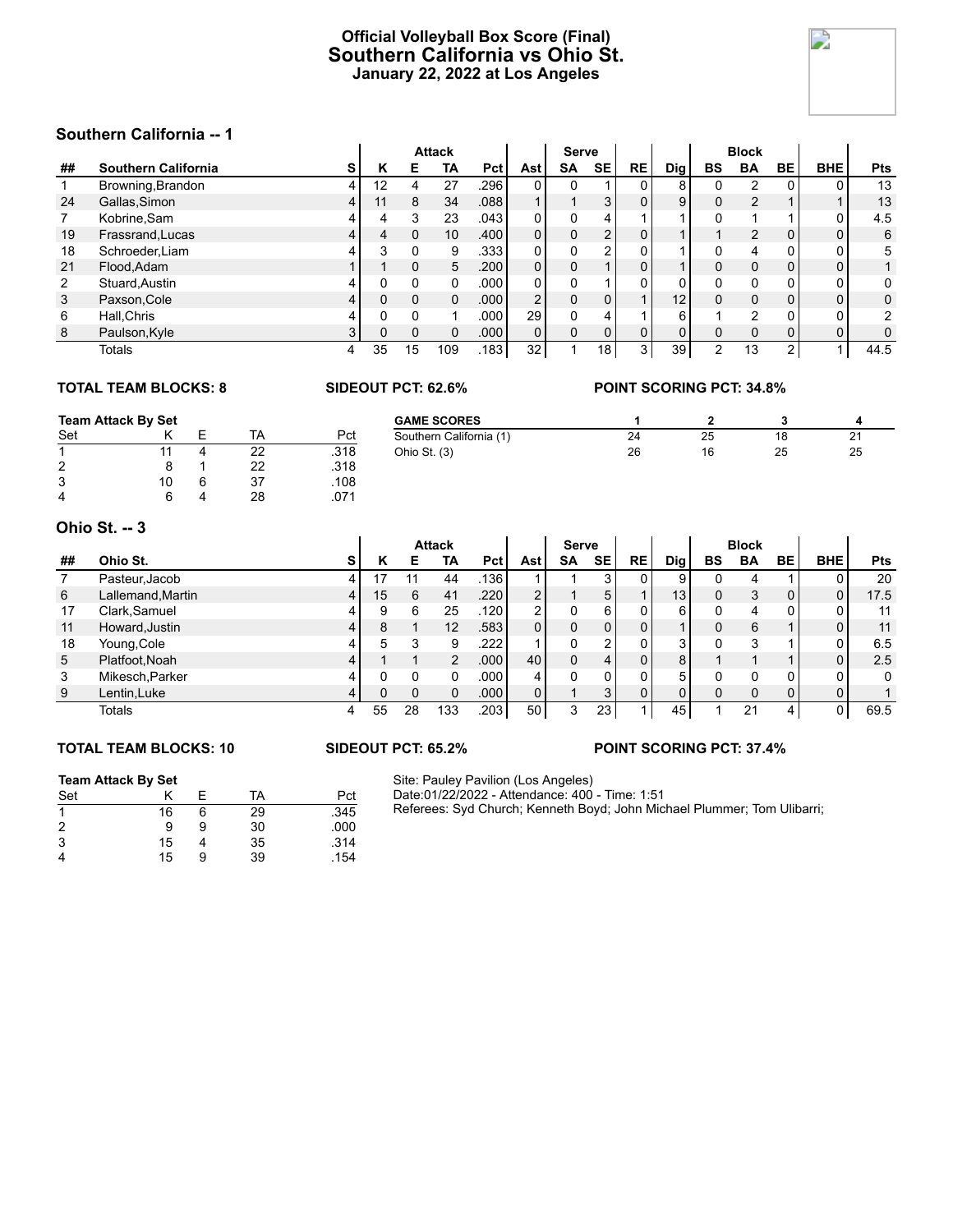#### **Ohio State vs. USC Play-by-Play Summary (1st set)**



| Score     | Plays: Set 1                                                                                                                                  | Serve | Point |
|-----------|-----------------------------------------------------------------------------------------------------------------------------------------------|-------|-------|
|           | Ohio St. starters: Mikesch, Parker; Platfoot, Noah; Lallemand, Martin; Pasteur, Jacob; Howard, Justin;<br>Clark, Samuel; Young, Cole          |       |       |
|           | Southern California starters: Browning, Brandon; Paxson, Cole; Hall, Chris; Kobrine, Sam; Schroeder, Liam;<br>Frassrand, Lucas; Gallas, Simon |       |       |
| $0 - 1$   | [Serve: Frassrand, Lucas] Kill by Clark, Samuel (assist from Platfoot, Noah).                                                                 | S:USC | P:OSU |
| $1 - 1$   | [Serve: Clark, Samuel] Service error.                                                                                                         | S:OSU | P:USC |
| $1 - 2$   | [Serve: Hall, Chris] Kill by Young, Cole (assist from Platfoot, Noah).                                                                        | S:USC | P:OSU |
| $2 - 2$   | [Serve: Pasteur, Jacob] Kill by Gallas, Simon (assist from Hall, Chris).                                                                      | S:OSU | P:USC |
| $2 - 3$   | [Serve: Kobrine, Sam] Service error.                                                                                                          | S:USC | P:OSU |
| $3 - 3$   | [Serve: Young, Cole] Kill by Browning, Brandon (assist from Gallas, Simon).                                                                   | S:OSU | P:USC |
| $4 - 3$   | [Serve: Schroeder, Liam] Kill by Browning, Brandon.                                                                                           | S:USC | P:USC |
| $5-3$     | [Serve: Schroeder, Liam] Attack error by Pasteur, Jacob.                                                                                      | S:USC | P:USC |
| $5-4$     | [Serve: Schroeder, Liam] Service error.                                                                                                       | S:USC | P:OSU |
| $5-5$     | [Serve: Platfoot, Noah] Attack error by Gallas, Simon.                                                                                        | S:OSU | P:OSU |
| $6-5$     | [Serve: Platfoot, Noah] Attack error by Lallemand, Martin.                                                                                    | S:OSU | P:USC |
| $6-6$     | [Serve: Gallas, Simon] Kill by Clark, Samuel (assist from Platfoot, Noah).                                                                    | S:USC | P:OSU |
| $6 - 7$   | [Serve: Lallemand, Martin] Kill by Clark, Samuel.                                                                                             | S:OSU | P:OSU |
| $6-8$     | [Serve: Lallemand, Martin] Kill by Pasteur, Jacob (assist from Platfoot, Noah).                                                               | S:OSU | P:OSU |
| $6-9$     | [Serve: Lallemand, Martin] Block Assist by Pasteur, Jacob; Howard, Justin (Attack error by Gallas, Simon).                                    | S:OSU | P:OSU |
| $7-9$     | [Serve: Lallemand, Martin] Service error.                                                                                                     | S:OSU | P:USC |
| $7 - 10$  | [Serve: Browning, Brandon] Kill by Clark, Samuel (assist from Platfoot, Noah).                                                                | S:USC | P:OSU |
| $8 - 10$  | [Serve: Howard, Justin] Kill by Frassrand, Lucas (assist from Hall, Chris).                                                                   | S:OSU | P:USC |
| $9 - 10$  | [Serve: Frassrand, Lucas] Attack error by Clark, Samuel.                                                                                      | S:USC | P:USC |
| $9 - 11$  | [Serve: Frassrand, Lucas] Block Assist by Pasteur, Jacob; Young, Cole; Clark, Samuel (Attack error by<br>Gallas, Simon).                      | S:USC | P:OSU |
| $10 - 11$ | [Serve: Clark, Samuel] Kill by Kobrine, Sam (assist from Hall, Chris).                                                                        | S:OSU | P:USC |
| $11 - 11$ | [Serve: Hall, Chris] Attack error by Pasteur, Jacob.                                                                                          | S:USC | P:USC |
| $11 - 12$ | [Serve: Hall, Chris] Service error.                                                                                                           | S:USC | P:OSU |
| $12 - 12$ | [Serve: Pasteur, Jacob] Kill by Gallas, Simon (assist from Hall, Chris).                                                                      | S:OSU | P:USC |
| $13 - 12$ | [Serve: Kobrine, Sam] Attack error by Young, Cole.                                                                                            | S:USC | P:USC |
| $14 - 12$ | [Serve: Kobrine, Sam] Kill by Browning, Brandon (assist from Hall, Chris) - Block error by Young, Cole.                                       | S:USC | P:USC |
| $14 - 13$ | [Serve: Kobrine, Sam] Kill by Young, Cole (assist from Platfoot, Noah).                                                                       | S:USC | P:OSU |
| $15 - 13$ | [Serve: Young, Cole] Service error.                                                                                                           | S:OSU | P:USC |
|           | Media Timeout.                                                                                                                                | S:OSU |       |
| $15 - 14$ | [Serve: Schroeder, Liam] Kill by Pasteur, Jacob (assist from Platfoot, Noah).                                                                 | S:USC | P:OSU |
| $16 - 14$ | [Serve: Platfoot, Noah] Service error.                                                                                                        | S:OSU | P:USC |
| $16 - 15$ | [Serve: Gallas, Simon] Service error.                                                                                                         | S:USC | P:OSU |
| $17 - 15$ | [Serve: Lallemand, Martin] Service error.                                                                                                     | S:OSU | P:USC |
| $18 - 15$ | [Serve: Browning, Brandon] Kill by Browning, Brandon (assist from Hall, Chris).                                                               | S:USC | P:USC |
| 19-15     | [Serve: Browning, Brandon] Block Solo by Hall, Chris (Attack error by Pasteur, Jacob).                                                        | S:USC | P:USC |
|           | Timeout by Ohio St                                                                                                                            | S:USC |       |
| 19-16     | [Serve: Browning, Brandon] Kill by Howard, Justin (assist from Platfoot, Noah) - Block error by<br>Platfoot, Noah.                            | S:USC | P:OSU |
| $20 - 16$ | [Serve: Howard, Justin] Kill by Gallas, Simon (assist from Hall, Chris) - Block error by Pasteur, Jacob.                                      | S:OSU | P:USC |
|           | USC sub in: Paulson, Kyle.                                                                                                                    |       |       |
| $20 - 17$ | [Serve: Frassrand, Lucas] Kill by Young, Cole (assist from Platfoot, Noah).                                                                   | S:USC | P:OSU |
| $20 - 18$ | [Serve: Clark, Samuel] Kill by Platfoot, Noah.                                                                                                | S:OSU | P:OSU |
| $20 - 19$ | [Serve: Clark, Samuel] Kill by Pasteur, Jacob.                                                                                                | S:OSU | P:OSU |
| $21 - 19$ | [Serve: Clark, Samuel] Service error.                                                                                                         | S:OSU | P:USC |
| $21 - 20$ | [Serve: Hall, Chris] Kill by Pasteur, Jacob (assist from Platfoot, Noah) - Block error by Gallas, Simon.                                      | S:USC | P:OSU |
| 22-20     | [Serve: Pasteur, Jacob] Service error.                                                                                                        | S:OSU | P:USC |
| $22 - 21$ | [Serve: Kobrine, Sam] Service error.                                                                                                          | S:USC | P:OSU |
|           | OSU sub in: Lentin, Luke.                                                                                                                     |       |       |
| 22-22     | [Serve: Lentin, Luke] Service ace by Lentin, Luke (Reception Error: Hall, Chris).                                                             | S:OSU | P:OSU |
| 23-22     | [Serve: Lentin, Luke] Kill by Browning, Brandon (assist from Hall, Chris).                                                                    | S:OSU | P:USC |
|           |                                                                                                                                               |       |       |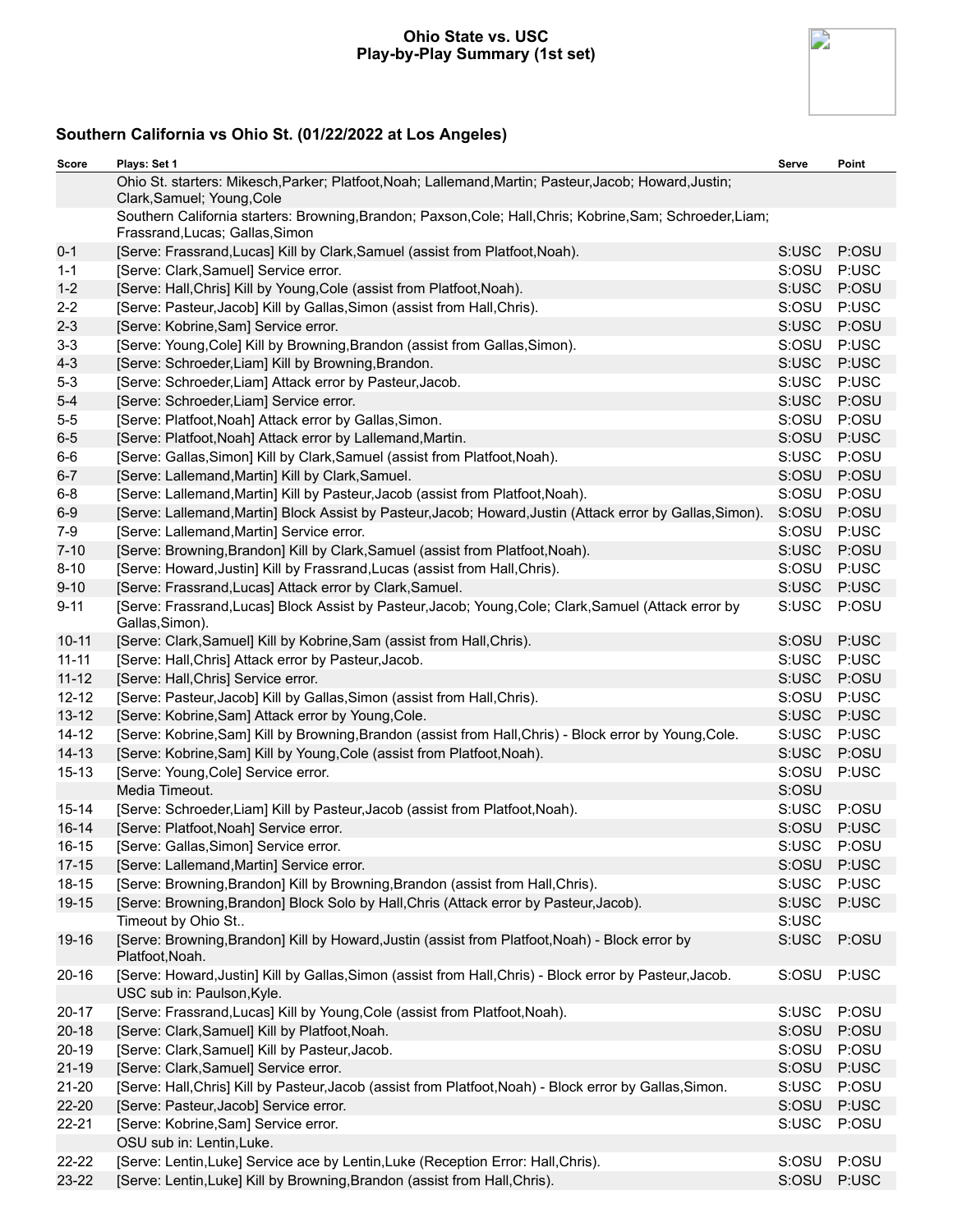| Score | Plays: Set 1                                                                                                                       | Serve | Point |
|-------|------------------------------------------------------------------------------------------------------------------------------------|-------|-------|
|       | USC sub in: Stuard, Austin.                                                                                                        |       |       |
| 23-23 | [Serve: Stuard, Austin] Kill by Lallemand, Martin (assist from Platfoot, Noah).                                                    | S:USC | P:OSU |
| 23-24 | [Serve: Platfoot, Noah] Block Assist by Howard, Justin; Lallemand, Martin (Attack error by Gallas, Simon). -- S: OSU<br>SET POINT. |       | P:OSU |
|       | Timeout by Southern California.                                                                                                    | S:OSU |       |
| 24-24 | [Serve: Platfoot, Noah] Kill by Frassrand, Lucas (assist from Hall, Chris).                                                        | S:OSU | P:USC |
| 24-25 | [Serve: Gallas, Simon] Kill by Howard, Justin (assist from Platfoot, Noah). -- SET POINT.                                          | S:USC | P:OSU |
| 24-26 | [Serve: Lallemand, Martin] Kill by Pasteur, Jacob (assist from Platfoot, Noah). -- SET OHIO ST                                     | S:OSU | P:OSU |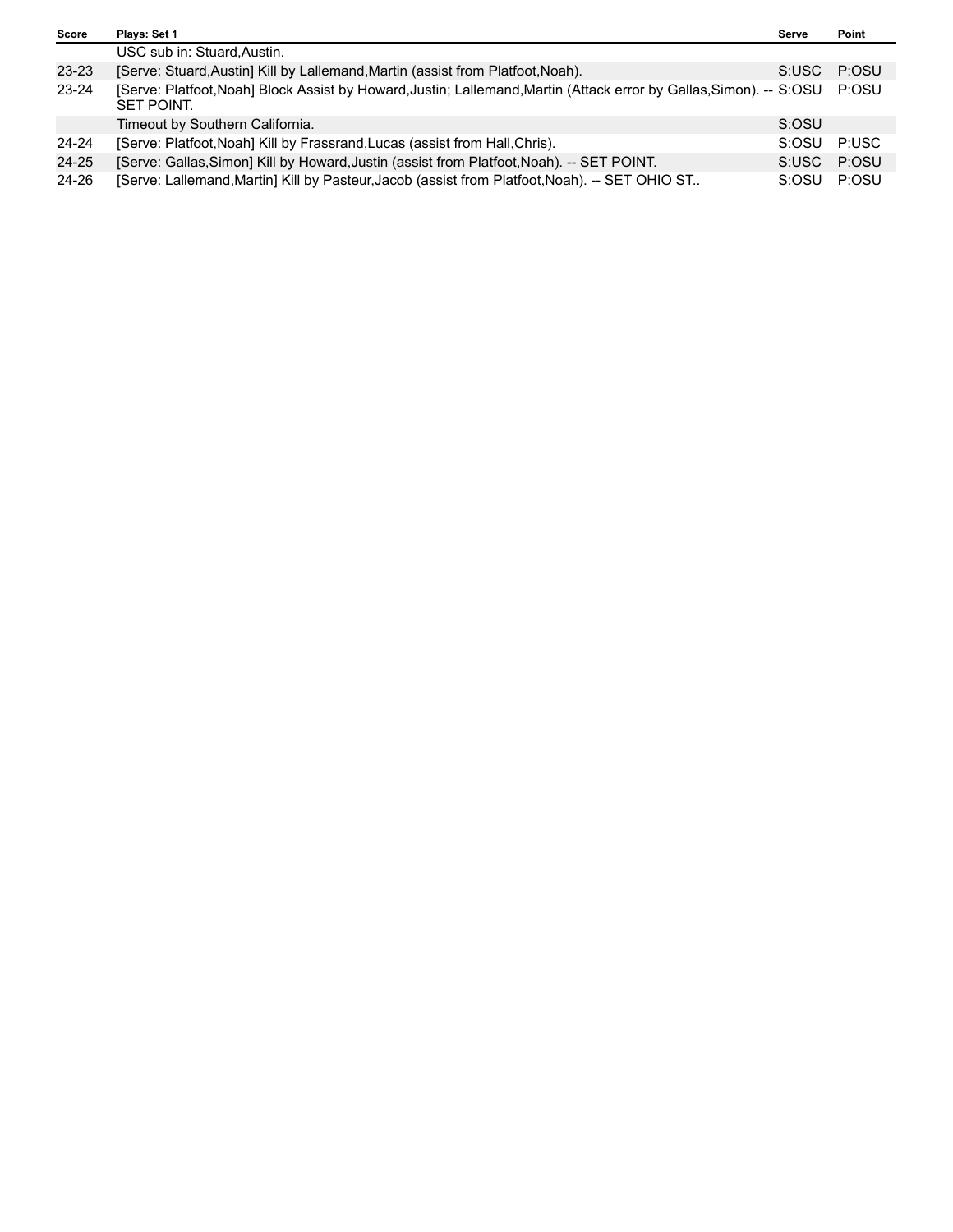#### **Ohio State vs. USC Play-by-Play Summary (2nd set)**



| Score     | Plays: Set 2                                                                                                                                  | Serve | Point |
|-----------|-----------------------------------------------------------------------------------------------------------------------------------------------|-------|-------|
|           | Ohio St. starters: Mikesch, Parker; Platfoot, Noah; Lallemand, Martin; Pasteur, Jacob; Howard, Justin;<br>Clark, Samuel; Young, Cole          |       |       |
|           | Southern California starters: Browning, Brandon; Paxson, Cole; Hall, Chris; Kobrine, Sam; Schroeder, Liam;<br>Frassrand, Lucas; Gallas, Simon |       |       |
| $1 - 0$   | [Serve: Platfoot, Noah] Kill by Kobrine, Sam (assist from Hall, Chris).                                                                       | S:OSU | P:USC |
| $1 - 1$   | [Serve: Hall, Chris] Service error.                                                                                                           | S:USC | P:OSU |
| $2 - 1$   | [Serve: Lallemand, Martin] Service error.                                                                                                     | S:OSU | P:USC |
| $2 - 2$   | [Serve: Kobrine, Sam] Kill by Clark, Samuel (assist from Platfoot, Noah).                                                                     | S:USC | P:OSU |
| $3-2$     | [Serve: Howard, Justin] Kill by Gallas, Simon (assist from Hall, Chris).                                                                      | S:OSU | P:USC |
| $4 - 2$   | [Serve: Schroeder, Liam] Attack error by Pasteur, Jacob.                                                                                      | S:USC | P:USC |
| $5-2$     | [Serve: Schroeder, Liam] Block Assist by Browning, Brandon; Frassrand, Lucas; Gallas, Simon (Attack error S:USC<br>by Pasteur, Jacob).        |       | P:USC |
| $5-3$     | [Serve: Schroeder, Liam] Kill by Clark, Samuel (assist from Platfoot, Noah).                                                                  | S:USC | P:OSU |
| $6 - 3$   | [Serve: Clark, Samuel] Kill by Gallas, Simon (assist from Hall, Chris).                                                                       | S:OSU | P:USC |
| $7 - 3$   | [Serve: Gallas, Simon] Service ace by Gallas, Simon (Reception Error: Lallemand, Martin).                                                     | S:USC | P:USC |
| $7 - 4$   | [Serve: Gallas, Simon] Service error.                                                                                                         | S:USC | P:OSU |
| $8 - 4$   | [Serve: Pasteur, Jacob] Kill by Browning, Brandon (assist from Hall, Chris).                                                                  | S:OSU | P:USC |
| $8-5$     | [Serve: Browning, Brandon] Kill by Lallemand, Martin (assist from Platfoot, Noah).                                                            | S:USC | P:OSU |
| $9-5$     | [Serve: Young, Cole] Attack error by Clark, Samuel.                                                                                           | S:OSU | P:USC |
| $9-6$     | [Serve: Frassrand, Lucas] Kill by Lallemand, Martin (assist from Platfoot, Noah).                                                             | S:USC | P:OSU |
| $10-6$    | [Serve: Platfoot, Noah] Bad set by Platfoot, Noah.                                                                                            | S:OSU | P:USC |
| $10 - 7$  | [Serve: Hall, Chris] Kill by Howard, Justin (assist from Platfoot, Noah).                                                                     | S:USC | P:OSU |
| $11 - 7$  | [Serve: Lallemand, Martin] Kill by Gallas, Simon (assist from Hall, Chris).                                                                   | S:OSU | P:USC |
| $11 - 8$  | [Serve: Kobrine, Sam] Service error.                                                                                                          | S:USC | P:OSU |
| $12 - 8$  | [Serve: Howard, Justin] Kill by Browning, Brandon (assist from Hall, Chris).                                                                  | S:OSU | P:USC |
| $12-9$    | [Serve: Schroeder, Liam] Kill by Pasteur, Jacob (assist from Platfoot, Noah).                                                                 | S:USC | P:OSU |
| $13-9$    | [Serve: Clark, Samuel] Service error.                                                                                                         | S:OSU | P:USC |
| $14-9$    | [Serve: Gallas, Simon] Attack error by Clark, Samuel.                                                                                         | S:USC | P:USC |
| $14 - 10$ | [Serve: Gallas, Simon] Kill by Pasteur, Jacob (assist from Young, Cole).                                                                      | S:USC | P:OSU |
| $14 - 11$ | [Serve: Pasteur, Jacob] Kill by Lallemand, Martin (assist from Mikesch, Parker).                                                              | S:OSU | P:OSU |
| $15 - 11$ | [Serve: Pasteur, Jacob] Service error.                                                                                                        | S:OSU | P:USC |
|           | Media Timeout.                                                                                                                                | S:OSU |       |
| $15 - 12$ | [Serve: Browning, Brandon] Service error.                                                                                                     | S:USC | P:OSU |
| $16 - 12$ | [Serve: Young, Cole] Kill by Kobrine, Sam (assist from Hall, Chris).                                                                          | S:OSU | P:USC |
| $17 - 12$ | [Serve: Frassrand, Lucas] Block Assist by Hall, Chris; Schroeder, Liam (Attack error by Lallemand, Martin).                                   | S:USC | P:USC |
| $18 - 12$ | [Serve: Frassrand, Lucas] Attack error by Howard, Justin.                                                                                     | S:USC | P:USC |
|           | Timeout by Ohio St                                                                                                                            | S:USC |       |
| 19-12     | [Serve: Frassrand, Lucas] Kill by Kobrine, Sam (assist from Hall, Chris).                                                                     | S:USC | P:USC |
| $20 - 12$ | [Serve: Frassrand, Lucas] Attack error by Lallemand, Martin.                                                                                  | S:USC | P:USC |
| $20 - 13$ | [Serve: Frassrand, Lucas] Service error.                                                                                                      | S:USC | P:OSU |
| $20 - 14$ | [Serve: Platfoot, Noah] Error by team.                                                                                                        | S:OSU | P:OSU |
| $21 - 14$ | [Serve: Platfoot, Noah] Service error.                                                                                                        | S:OSU | P:USC |
| $21 - 15$ | [Serve: Hall, Chris] Kill by Pasteur, Jacob (assist from Platfoot, Noah).                                                                     | S:USC | P:OSU |
| $22 - 15$ | [Serve: Lallemand, Martin] Service error.                                                                                                     | S:OSU | P:USC |
| $22 - 16$ | [Serve: Kobrine, Sam] Service error.                                                                                                          | S:USC | P:OSU |
|           | OSU sub in: Lentin, Luke.                                                                                                                     |       |       |
| $23 - 16$ | [Serve: Lentin, Luke] Service error.                                                                                                          | S:OSU | P:USC |
|           | USC sub in: Stuard, Austin.                                                                                                                   |       |       |
| 24-16     | [Serve: Stuard, Austin] Block Assist by Gallas, Simon; Frassrand, Lucas (Attack error by Pasteur, Jacob). -- S:USC<br>SET POINT.              |       | P:USC |
| $25 - 16$ | [Serve: Stuard, Austin] Attack error by Clark, Samuel. -- SET SOUTHERN CALIFORNIA.                                                            | S:USC | P:USC |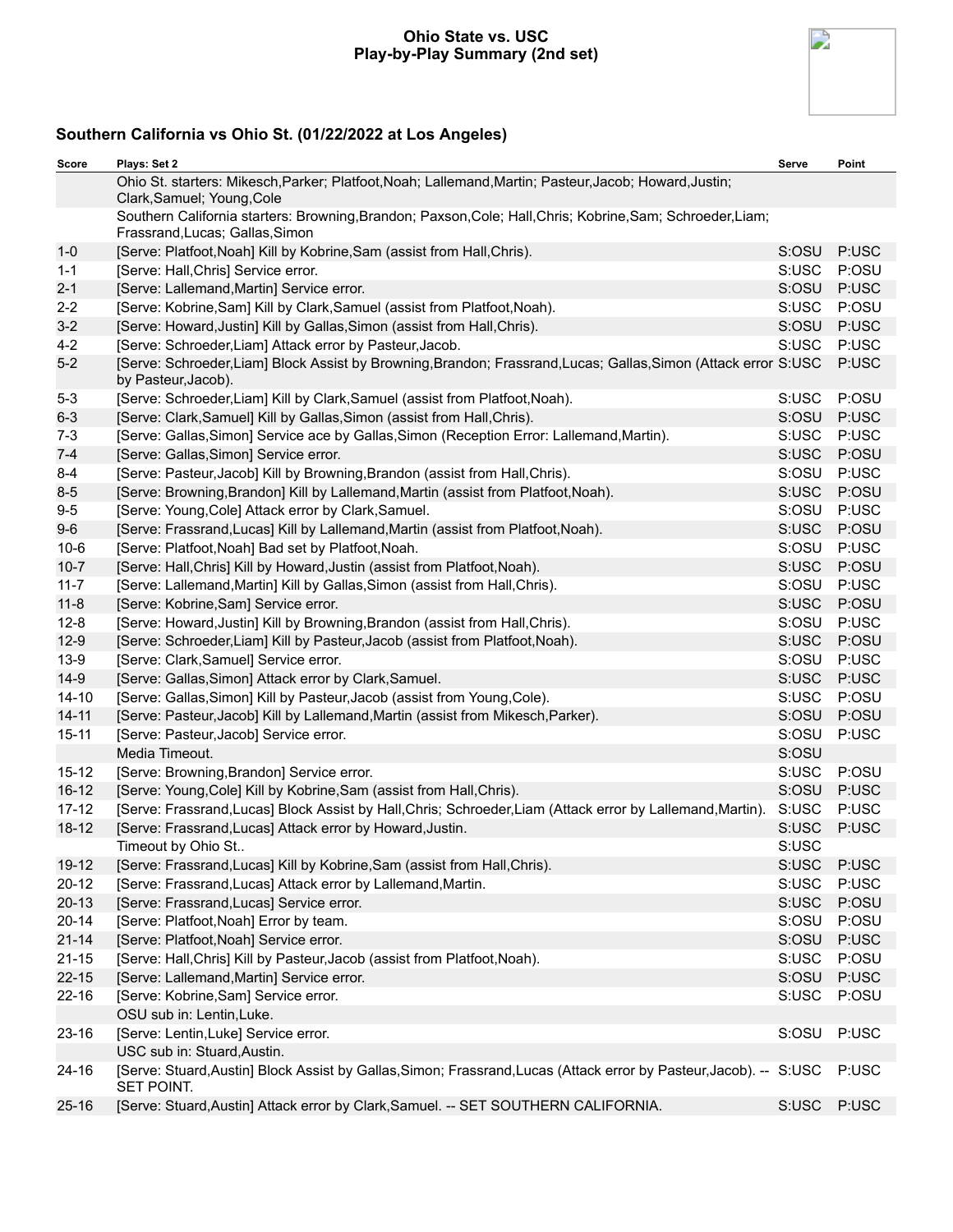#### **Ohio State vs. USC Play-by-Play Summary (3rd set)**



| Score     | Plays: Set 3                                                                                                                                  | Serve                | Point |
|-----------|-----------------------------------------------------------------------------------------------------------------------------------------------|----------------------|-------|
|           | Ohio St. starters: Mikesch, Parker; Platfoot, Noah; Lallemand, Martin; Pasteur, Jacob; Howard, Justin;<br>Clark, Samuel; Young, Cole          |                      |       |
|           | Southern California starters: Browning, Brandon; Paxson, Cole; Hall, Chris; Kobrine, Sam; Schroeder, Liam;<br>Frassrand, Lucas; Gallas, Simon |                      |       |
| $0 - 1$   | [Serve: Frassrand, Lucas] Kill by Pasteur, Jacob (assist from Platfoot, Noah) - Block error by Kobrine, Sam. S: USC                           |                      | P:OSU |
| $1 - 1$   | [Serve: Platfoot, Noah] Kill by Schroeder, Liam (assist from Hall, Chris).                                                                    | S:OSU                | P:USC |
| $2 - 1$   | [Serve: Hall, Chris] Block Assist by Kobrine, Sam; Schroeder, Liam (Attack error by Lallemand, Martin).                                       | S:USC                | P:USC |
| $2 - 2$   | [Serve: Hall, Chris] Kill by Howard, Justin (assist from Platfoot, Noah).                                                                     | S:USC                | P:OSU |
| $2 - 3$   | [Serve: Lallemand, Martin] Attack error by Gallas, Simon.                                                                                     | S:OSU                | P:OSU |
| $2 - 4$   | [Serve: Lallemand, Martin] Block Assist by Pasteur, Jacob; Howard, Justin; Clark, Samuel (Attack error by<br>Browning, Brandon).              | S:OSU                | P:OSU |
| $3-4$     | [Serve: Lallemand, Martin] Kill by Schroeder, Liam (assist from Hall, Chris).                                                                 | S:OSU                | P:USC |
| $3-5$     | [Serve: Kobrine, Sam] Kill by Pasteur, Jacob (assist from Mikesch, Parker).                                                                   | S:USC                | P:OSU |
| $3-6$     | [Serve: Howard, Justin] Attack error by Browning, Brandon.                                                                                    | S:OSU                | P:OSU |
| $3 - 7$   | [Serve: Howard, Justin] Kill by Pasteur, Jacob (assist from Lallemand, Martin).                                                               | S:OSU                | P:OSU |
|           | Timeout by Southern California.                                                                                                               | S:OSU                |       |
| $4 - 7$   | [Serve: Howard, Justin] Kill by Schroeder, Liam (assist from Hall, Chris).                                                                    | S:OSU                | P:USC |
| $5-7$     | [Serve: Schroeder, Liam] Attack error by Clark, Samuel.                                                                                       | S:USC                | P:USC |
| $6 - 7$   | [Serve: Schroeder, Liam] Kill by Browning, Brandon.                                                                                           | S:USC                | P:USC |
| $6 - 8$   | [Serve: Schroeder,Liam] Block Assist by Pasteur,Jacob; Clark,Samuel; Young,Cole (Attack error by<br>Gallas, Simon).                           | S:USC                | P:OSU |
| 7-8       | [Serve: Clark, Samuel] Service error.                                                                                                         | S:OSU                | P:USC |
| $7-9$     | [Serve: Gallas, Simon] Kill by Pasteur, Jacob (assist from Platfoot, Noah).                                                                   | S:USC                | P:OSU |
| $7 - 10$  | [Serve: Pasteur, Jacob] Service ace by Pasteur, Jacob (Reception Error: Paxson, Cole).                                                        | S:OSU                | P:OSU |
| $7 - 11$  | [Serve: Pasteur, Jacob] Block Assist by Platfoot, Noah; Young, Cole (Attack error by Browning, Brandon).                                      | S:OSU                | P:OSU |
| $8 - 11$  | [Serve: Pasteur, Jacob] Service error.                                                                                                        | S:OSU                | P:USC |
| $8 - 12$  | [Serve: Browning, Brandon] Kill by Lallemand, Martin (assist from Pasteur, Jacob).                                                            | S:USC                | P:OSU |
| $9 - 12$  | [Serve: Young, Cole] Kill by Browning, Brandon (assist from Hall, Chris).                                                                     | S:OSU                | P:USC |
| $9 - 13$  | [Serve: Frassrand, Lucas] Kill by Howard, Justin (assist from Platfoot, Noah).                                                                | S:USC                | P:OSU |
| $9 - 14$  | [Serve: Platfoot, Noah] Block Assist by Howard, Justin; Clark, Samuel (Attack error by Kobrine, Sam).                                         | S:OSU                | P:OSU |
| $10 - 14$ | [Serve: Platfoot, Noah] Kill by Gallas, Simon (assist from Hall, Chris) - Block error by Howard, Justin.                                      | S:OSU                | P:USC |
| $10 - 15$ | [Serve: Hall, Chris] Service error.                                                                                                           | S:USC                | P:OSU |
| $10 - 16$ | [Serve: Lallemand, Martin] Service ace by Lallemand, Martin (Reception Error: Kobrine, Sam).                                                  | S:OSU                | P:OSU |
| $10 - 17$ | [Serve: Lallemand, Martin] Kill by Pasteur, Jacob (assist from Platfoot, Noah).                                                               | S:OSU                | P:OSU |
|           | Timeout by Southern California.                                                                                                               | S:OSU                |       |
| $11 - 17$ | [Serve: Lallemand, Martin] Kill by Gallas, Simon (assist from Hall, Chris).                                                                   | S:OSU                | P:USC |
| $11 - 18$ | [Serve: Kobrine, Sam] Kill by Howard, Justin (assist from Platfoot, Noah).                                                                    | S:USC<br>S:OSU P:USC | P:OSU |
| $12 - 18$ | [Serve: Howard, Justin] Kill by Browning, Brandon (assist from Paxson, Cole).<br>USC sub in: Stuard, Austin.                                  |                      |       |
| $12 - 19$ | [Serve: Stuard, Austin] Service error.                                                                                                        | S:USC                | P:OSU |
| 13-19     | [Serve: Clark, Samuel] Kill by Browning, Brandon (assist from Kobrine, Sam).                                                                  | S:OSU                | P:USC |
| 13-20     | [Serve: Gallas, Simon] Kill by Pasteur, Jacob (assist from Platfoot, Noah).                                                                   | S:USC                | P:OSU |
| $14 - 20$ | [Serve: Pasteur, Jacob] Kill by Gallas, Simon (assist from Hall, Chris).                                                                      | S:OSU                | P:USC |
| 15-20     | [Serve: Browning, Brandon] Attack error by Pasteur, Jacob.                                                                                    | S:USC                | P:USC |
| 16-20     | [Serve: Browning, Brandon] Block Solo by Frassrand, Lucas (Attack error by Pasteur, Jacob).                                                   | S:USC                | P:USC |
|           | Timeout by Ohio St                                                                                                                            | S:USC                |       |
| $16 - 21$ | [Serve: Browning, Brandon] Kill by Lallemand, Martin (assist from Platfoot, Noah).                                                            | S:USC                | P:OSU |
|           | OSU sub in: Lentin, Luke.                                                                                                                     |                      |       |
| 16-22     | [Serve: Lentin, Luke] Kill by Lallemand, Martin (assist from Platfoot, Noah).                                                                 | S:OSU                | P:OSU |
| 16-23     | [Serve: Lentin, Luke] Kill by Clark, Samuel (assist from Platfoot, Noah).                                                                     | S:OSU                | P:OSU |
| 17-23     | [Serve: Lentin, Luke] Service error.                                                                                                          | S:OSU                | P:USC |
|           | USC sub in: Paulson, Kyle.                                                                                                                    |                      |       |
| $17 - 24$ | [Serve: Frassrand, Lucas] Kill by Lallemand, Martin (assist from Mikesch, Parker). -- SET POINT.                                              | S:USC                | P:OSU |
| 18-24     | [Serve: Platfoot, Noah] Service error. -- SET POINT.                                                                                          | S:OSU                | P:USC |
| 18-25     | [Serve: Hall, Chris] Kill by Howard, Justin (assist from Platfoot, Noah). -- SET OHIO ST                                                      | S:USC                | P:OSU |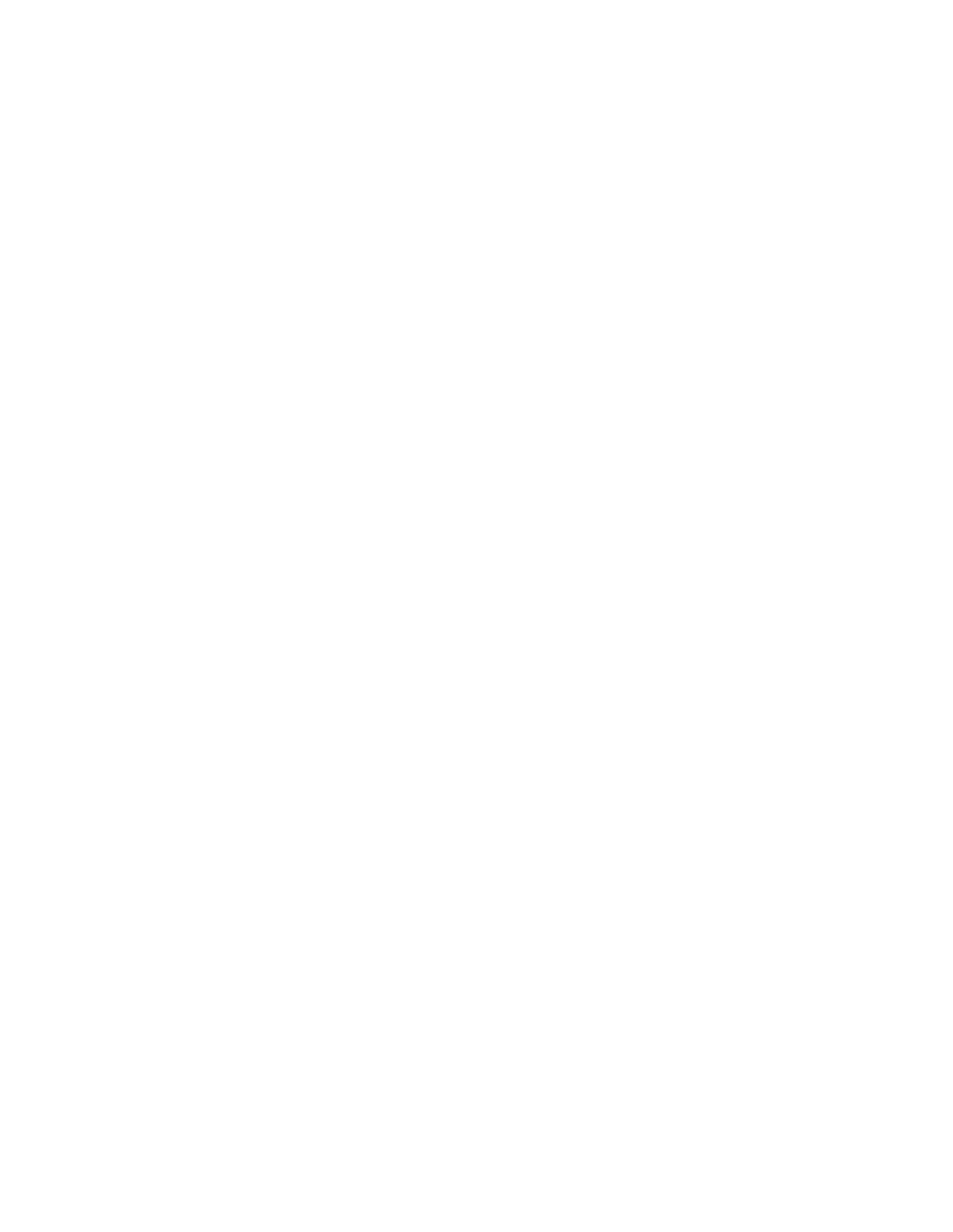#### **Ohio State vs. USC Play-by-Play Summary (4th set)**



| Score     | Plays: Set 4                                                                                                                                  | Serve       | Point |
|-----------|-----------------------------------------------------------------------------------------------------------------------------------------------|-------------|-------|
|           | Ohio St. starters: Mikesch, Parker; Platfoot, Noah; Lallemand, Martin; Pasteur, Jacob; Howard, Justin;<br>Clark, Samuel; Young, Cole          |             |       |
|           | Southern California starters: Browning, Brandon; Paxson, Cole; Hall, Chris; Kobrine, Sam; Schroeder, Liam;<br>Frassrand, Lucas; Gallas, Simon |             |       |
| $0 - 1$   | [Serve: Platfoot, Noah] Kill by Lallemand, Martin (assist from Mikesch, Parker).                                                              | S:OSU       | P:OSU |
| $1 - 1$   | [Serve: Platfoot, Noah] Kill by Frassrand, Lucas (assist from Hall, Chris).                                                                   | S:OSU       | P:USC |
| $1 - 2$   | [Serve: Frassrand, Lucas] Kill by Howard, Justin (assist from Platfoot, Noah).                                                                | S:USC       | P:OSU |
| $1 - 3$   | [Serve: Lallemand, Martin] Attack error by Kobrine, Sam.                                                                                      | S:OSU       | P:OSU |
| $1 - 4$   | [Serve: Lallemand, Martin] Kill by Pasteur, Jacob (assist from Platfoot, Noah).                                                               | S:OSU       | P:OSU |
| $1 - 5$   | [Serve: Lallemand, Martin] Kill by Pasteur, Jacob (assist from Clark, Samuel).                                                                | S:OSU P:OSU |       |
|           | USC sub in: Flood, Adam.                                                                                                                      |             |       |
| $2 - 5$   | [Serve: Lallemand, Martin] Block Assist by Schroeder, Liam; Hall, Chris (Attack error by Pasteur, Jacob).                                     | S:OSU       | P:USC |
| $2 - 6$   | [Serve: Hall, Chris] Service error.                                                                                                           | S:USC       | P:OSU |
| $3-6$     | [Serve: Howard, Justin] Kill by Gallas, Simon (assist from Hall, Chris).                                                                      | S:OSU       | P:USC |
| $4 - 6$   | [Serve: Flood, Adam] Attack error by Young, Cole.                                                                                             | S:USC       | P:USC |
| $5-6$     | [Serve: Flood, Adam] Block Assist by Schroeder, Liam; Browning, Brandon (Attack error by Young, Cole).                                        | S:USC       | P:USC |
| $5-7$     | [Serve: Flood, Adam] Kill by Pasteur, Jacob (assist from Platfoot, Noah).                                                                     | S:USC       | P:OSU |
| $6 - 7$   | [Serve: Clark, Samuel] Service error.                                                                                                         | S:OSU       | P:USC |
| $7 - 7$   | [Serve: Schroeder, Liam] Attack error by Platfoot, Noah.                                                                                      | S:USC       | P:USC |
| $7 - 8$   | [Serve: Schroeder, Liam] Service error.                                                                                                       | S:USC       | P:OSU |
| $7-9$     | [Serve: Pasteur, Jacob] Kill by Lallemand, Martin (assist from Platfoot, Noah).                                                               | S:OSU       | P:OSU |
| $8-9$     | [Serve: Pasteur, Jacob] Kill by Gallas, Simon (assist from Paxson, Cole).                                                                     | S:OSU       | P:USC |
| $9-9$     | [Serve: Gallas, Simon] Attack error by Clark, Samuel.                                                                                         | S:USC       | P:USC |
| $9 - 10$  | [Serve: Gallas, Simon] Service error.                                                                                                         | S:USC       | P:OSU |
| $9 - 11$  | [Serve: Young, Cole] Kill by Lallemand, Martin.                                                                                               | S:OSU       | P:OSU |
| $9 - 12$  | [Serve: Young, Cole] Block Assist by Howard, Justin; Lallemand, Martin (Attack error by Gallas, Simon).                                       | S:OSU       | P:OSU |
| $9 - 13$  | [Serve: Young, Cole] Block Solo by Platfoot, Noah (Attack error by Browning, Brandon).                                                        | S:OSU       | P:OSU |
| $9 - 14$  | [Serve: Young, Cole] Ball handling error by Gallas, Simon.                                                                                    | S:OSU       | P:OSU |
| $10 - 14$ | [Serve: Young, Cole] Service error.                                                                                                           | S:OSU       | P:USC |
| $11 - 14$ | [Serve: Browning, Brandon] Attack error by Lallemand, Martin.                                                                                 | S:USC       | P:USC |
| $12 - 14$ | [Serve: Browning, Brandon] Attack error by Lallemand, Martin.                                                                                 | S:USC       | P:USC |
| $12 - 15$ | [Serve: Browning, Brandon] Block Assist by Howard, Justin; Lallemand, Martin (Attack error by<br>Gallas, Simon).                              | S:USC       | P:OSU |
|           | Media Timeout.                                                                                                                                | S:USC       |       |
| $13 - 15$ | [Serve: Platfoot, Noah] Kill by Flood, Adam (assist from Hall, Chris).                                                                        | S:OSU       | P:USC |
| $13 - 16$ | [Serve: Frassrand, Lucas] Service error.                                                                                                      | S:USC       | P:OSU |
| 14-16     | [Serve: Lallemand, Martin] Service error.                                                                                                     | S:OSU       | P:USC |
| $15 - 16$ | [Serve: Hall, Chris] Kill by Browning, Brandon (assist from Hall, Chris).                                                                     | S:USC       | P:USC |
| $16 - 16$ | [Serve: Hall, Chris] Attack error by Pasteur, Jacob.                                                                                          | S:USC       | P:USC |
| $16 - 17$ | [Serve: Hall, Chris] Kill by Clark, Samuel (assist from Platfoot, Noah).                                                                      | S:USC       | P:OSU |
| $17 - 17$ | [Serve: Howard, Justin] Attack error by Pasteur, Jacob.                                                                                       | S:OSU       | P:USC |
| $17 - 18$ | [Serve: Flood, Adam] Service error.                                                                                                           | S:USC       | P:OSU |
| 18-18     | [Serve: Clark, Samuel] Service error.                                                                                                         | S:OSU       | P:USC |
|           | USC sub in: Stuard, Austin.                                                                                                                   |             |       |
| 18-19     | [Serve: Stuard, Austin] Kill by Lallemand, Martin (assist from Platfoot, Noah).                                                               | S:USC       | P:OSU |
| 18-20     | [Serve: Pasteur, Jacob] Kill by Young, Cole (assist from Lallemand, Martin).                                                                  | S:OSU       | P:OSU |
| 18-21     | [Serve: Pasteur, Jacob] Kill by Clark, Samuel (assist from Platfoot, Noah).                                                                   | S:OSU       | P:OSU |
| 19-21     | [Serve: Pasteur, Jacob] Kill by Frassrand, Lucas (assist from Hall, Chris).                                                                   | S:OSU       | P:USC |
| 19-22     | [Serve: Gallas, Simon] Kill by Young, Cole (assist from Platfoot, Noah).                                                                      | S:USC       | P:OSU |
|           | OSU sub in: Lentin, Luke.                                                                                                                     |             |       |
| 20-22     | [Serve: Lentin, Luke] Service error.                                                                                                          | S:OSU       | P:USC |
| 20-23     | [Serve: Browning, Brandon] Kill by Lallemand, Martin (assist from Platfoot, Noah).                                                            | S:USC       | P:OSU |
| 20-24     | [Serve: Platfoot, Noah] Kill by Lallemand, Martin . -- SET POINT.                                                                             | S:OSU       | P:OSU |
|           | Timeout by Southern California.                                                                                                               | S:OSU       |       |
| $21 - 24$ | [Serve: Platfoot, Noah] Service error. -- SET POINT.                                                                                          | S:OSU       | P:USC |
|           |                                                                                                                                               |             |       |